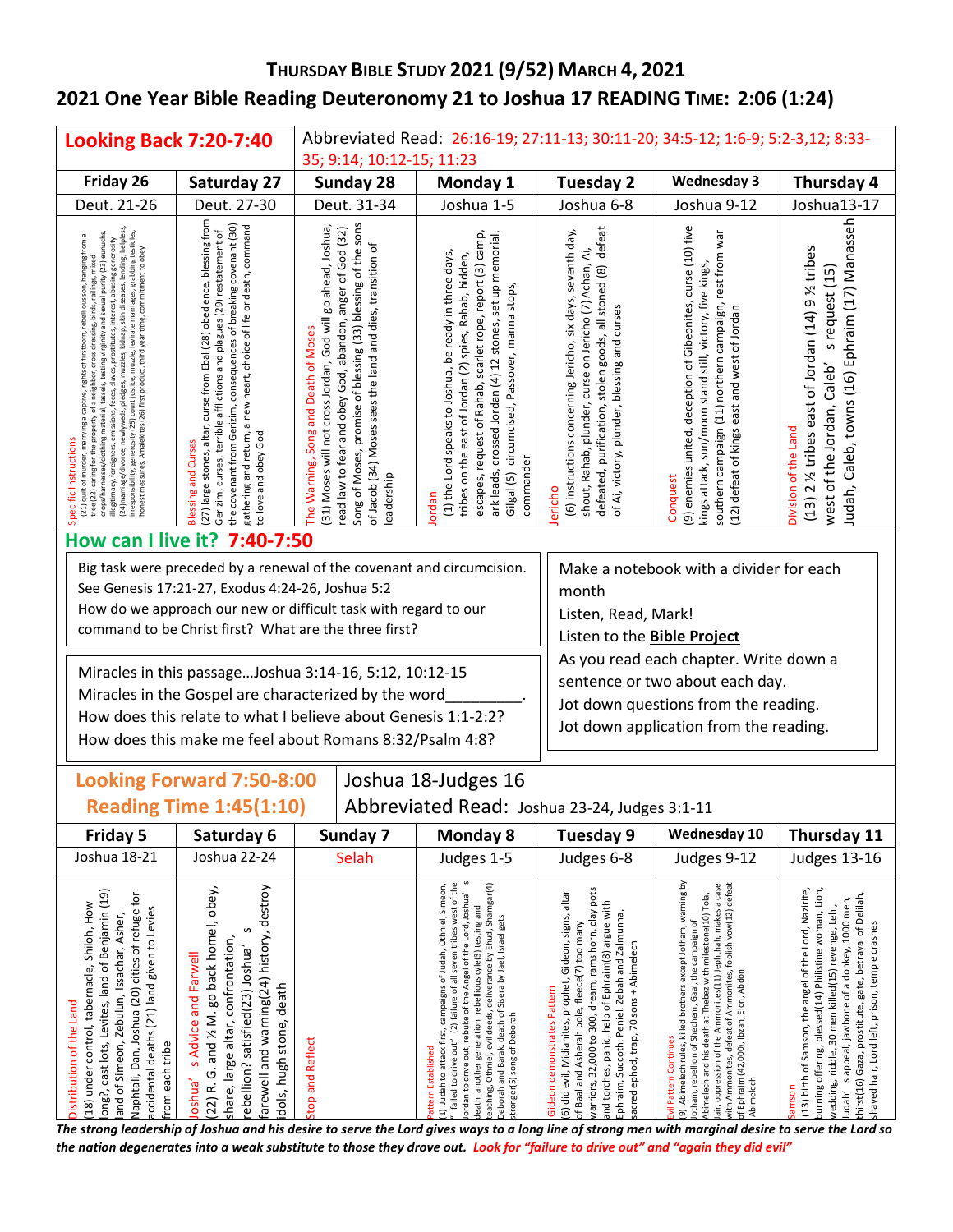| January | February       | March         | April        | May      | June   | July          | August       | September      | October | November      | December        |
|---------|----------------|---------------|--------------|----------|--------|---------------|--------------|----------------|---------|---------------|-----------------|
|         |                |               |              |          |        |               |              |                |         |               |                 |
| Genesis | Leviticus      | <b>Joshua</b> | 1 Kings      | Ezra     | Psalms | Proverb       | Jeremiah     | Hosea          | Matthew | Romans        | 1 Thessalonians |
| Exodus  | <b>Numbers</b> | Judges        | 2 Kings      | Nehemiah |        | Ecclesiastes  | Lamentations | Joel           | Mark    | 1 Corinthians | 2 Thessalonians |
|         | Deuteronomy    | Ruth          | 1 Chronicles | Esther   |        | Song of Songs | Ezekiel      | Amos           | Luke    | 1 Corinthians | 1 Timothy       |
|         |                | 1 Samuel      | 2 Chronicles | Job      |        | Isaiah        | Daniel       | Obadiah        | John    | Galatians     | 2 Timothy       |
|         |                | 2 Samuel      |              |          |        |               |              | Jonah          |         | Ephesians     | Titus           |
|         |                |               |              |          |        |               |              | Micah          |         | Philippians   | Hebrews         |
|         |                |               |              |          |        |               |              | Nahum          |         | Colossians    | James           |
|         |                |               |              |          |        |               |              | <b>HABAKUK</b> |         | Philemon      | 1 Peter         |
|         |                |               |              |          |        |               |              | Zephaniah      |         |               | 2 Peter         |
|         |                |               |              |          |        |               |              | Haggai         |         |               | 1 John          |
|         |                |               |              |          |        |               |              | Zechariah      |         |               | 2 John          |
|         |                |               |              |          |        |               |              | Malachi        |         |               | 3 John          |
|         |                |               |              |          |        |               |              |                |         |               | Jude            |
|         |                |               |              |          |        |               |              |                |         |               | Revelation      |

*.* 

# Charts and Maps for March  $4th/11th$  Study

Distribution of the Land Seven sections List of Judges Judges Area of Influence Cycles Judges timeline O.T. Time line

# Judges Bible Project Pentateuch Exam

# **Abbreviated Read:** 26:16-19; 27:11-13; 30:11-20; 34:5-12; 1:6-9; 5:2-3,12; 8:33-35; 9:14; 10:12-15; 11:23

May God bless the reading and the hearing of His Word! 2 Timothy 3:16, John 5:46-47, 2 Peter 1:20-21, Joshua 1:8, Psalm 119:9, 11

# **Questions**

# **Why spare Aaron?**

# Deuteronomy 9

**[18](http://biblehub.com/deuteronomy/9-18.htm)**"Then, as before, I threw myself down before the LORD for forty days and nights. I ate no bread and drank no water because of the great sin you had committed by doing what the LORD hated, provoking him to anger. **[19](http://biblehub.com/deuteronomy/9-19.htm)**I feared that the furious anger of the LORD, which turned him against you, would drive him to destroy you. But again he listened to me. **[20](http://biblehub.com/deuteronomy/9-20.htm)**The LORD was so angry with Aaron that he wanted to destroy him, too. *But I prayed for Aaron, and the LORD spared him*. **[21](http://biblehub.com/deuteronomy/9-21.htm)**I took your sin—the calf you had made—and I melted it down in the fire and ground it into fine dust. Then I threw the dust into the stream that flows down the mountain.

# **Posture of Prayer**

In the Bible prayer posture runs the gamut from lying flat or prostrate to kneeling, to head bowed, to standing with arms held high.

Deuteronomy 9:18 after the people made the golden calf

Prostrate prayer indicates total and complete dependence on God and demonstrate that we have exhausted our means and are at His mercy.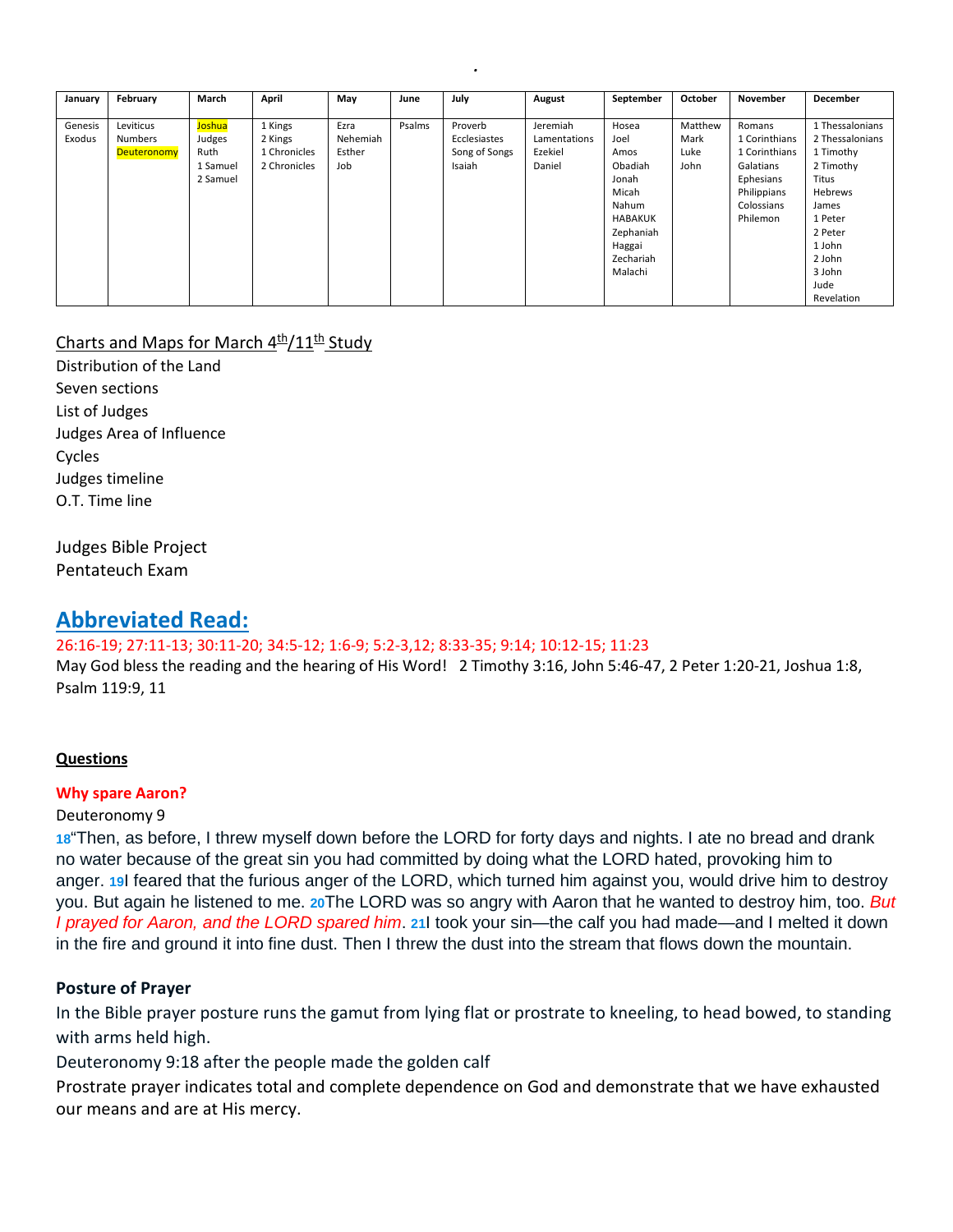# **Additional thoughts…**

# **Time period of Exodus, Numbers, Leviticus, and Deuteronomy**

| 80 years    |                |               | 40            |
|-------------|----------------|---------------|---------------|
| Exodus 1-11 | Exodus 12-40   |               |               |
|             | Leviticus 1-27 |               |               |
|             | Numbers 1-10   | Numbers 10-21 | Numbers 21-36 |

Deuteronomy 1-34

# **Circumcision precedes Service…see application**

# **Deuteronomy vs. the Sermon on the Mount**

**Blessings…Matthew 5:3-12,15,19; 6:6,18,26,30; 7:7-11,24,25 Curses…Matthew 5:13,19,20,22,25,29,30; 6:1,2,5,15,16,23; 7:2,6,13,19,21,23,26,27**

**Compare the blessing of Jacob and the blessing of Moses see Genesis 49 and Deuteronomy 33**

**14:1-5 (2 ½ +9 ½ =12 but Levites had no land, why 12?) Joseph had a double portion with Ephraim and Manasseh.** 

# **Look at Deuteronomy 21-26**

Specific Instructions categorized…

Marriage/Family, Loving Neighbor, personal behavior, civil behavior, hygiene, animal kindness, acting different from people of the land, disqualified worships

(21) quilt of murder, marrying a captive, rights of firstborn, rebellious son, hanging from a tree (22) caring for the property of a neighbor, cross dressing, birds, railings, mixed crops/harnesses/clothing material, tassels, testing virginity and sexual purity (23) eunuchs, illegitimacy, foreigners, emissions, feces, slaves, prostitutes, interest, abusing generosity (24)marriage/divorce, newlyweds, pledges, kidnap, skin diseases<mark>, lending, helpless</mark>, irresponsibility, generosity (25) court justice, muzzle, levirate marriages, grabbing testicles, honest measures, Amalekites (26) first product, third year tithe, **COMMITMENT TO OBEY**

# **Resources**

Ryrie Study Bible John Macarthur Study Bible Life Application Bible David Jeremiah Study Bible The Bible Knowledge Commentary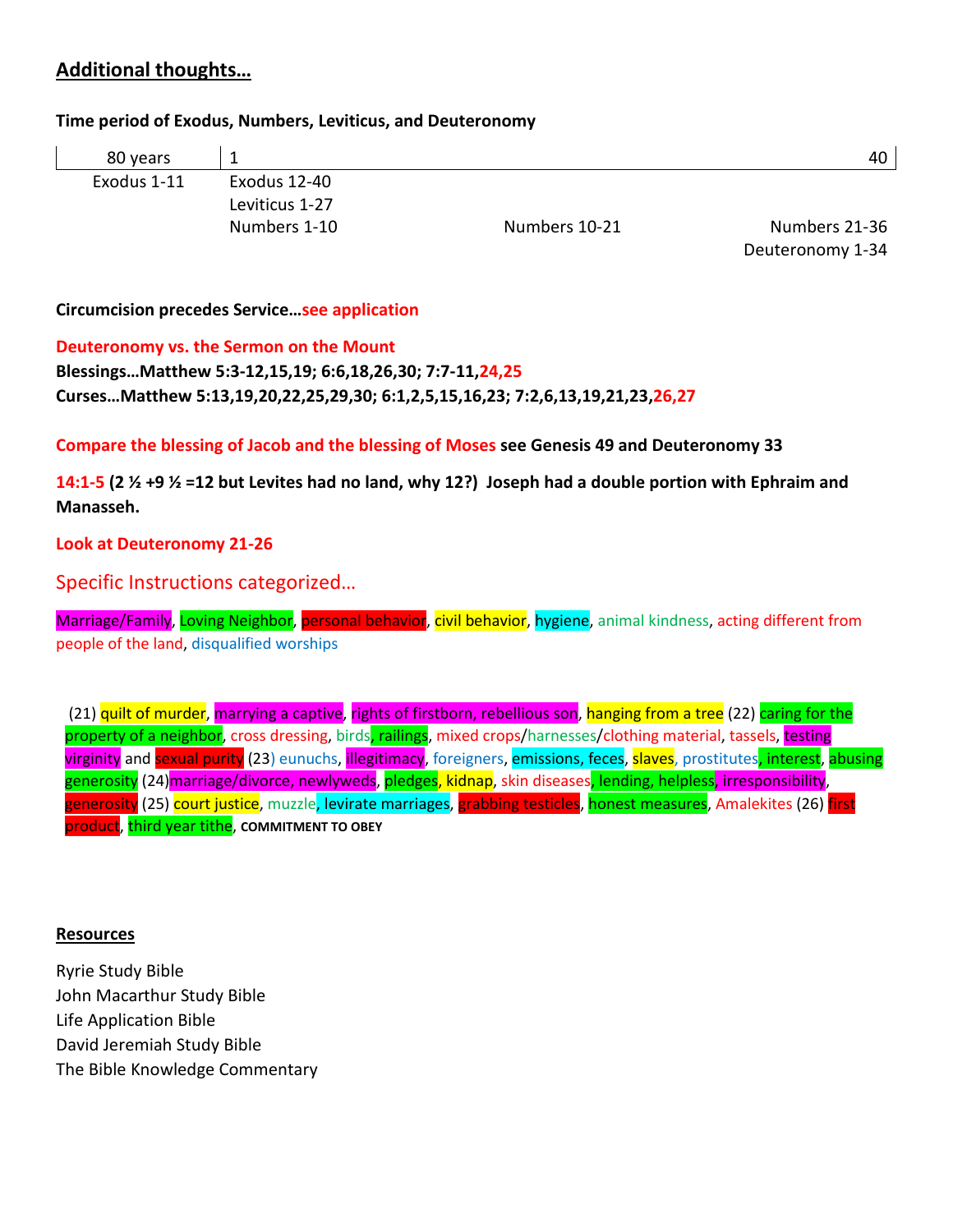# **Charts and Maps 9.52**

# **Boundaries of the Land**

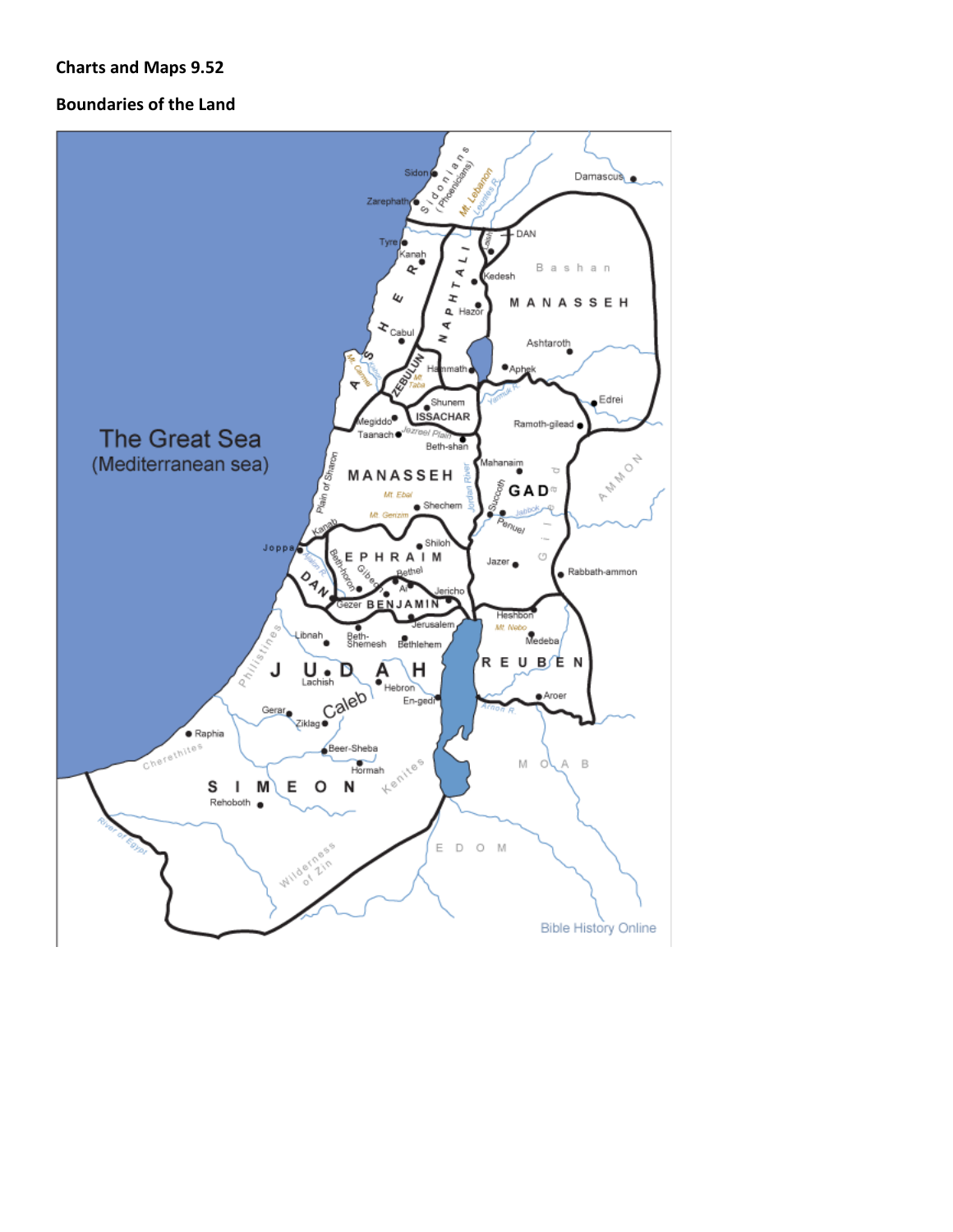# Conquest East and West of the Jordan